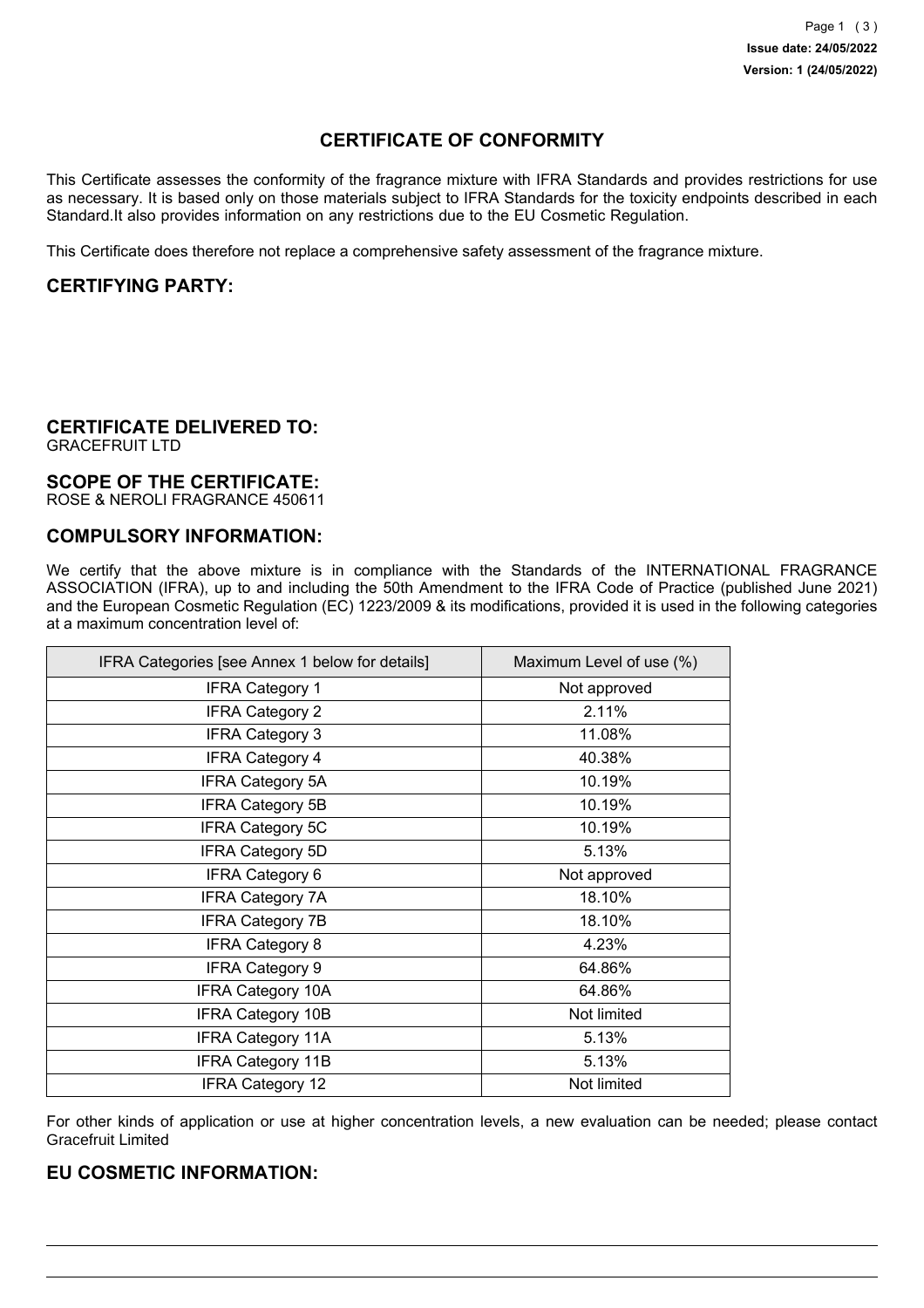We certify that the above mixture is in compliance with the EU Cosmetic Regulation 1223/2009 and its amendments, provided it is used in the following applications at a maximum concentration level of:

| <b>Cosmetic Application</b>       | Maximum Level of use (%) |
|-----------------------------------|--------------------------|
| Deodorant spray                   | 19.23%                   |
| Face Make-up products             | 19.23%                   |
| Eye Make-up and remover           | 19.23%                   |
| Fine Fragrance                    | 19.23%                   |
| Eau de Toilette                   | 19.23%                   |
| Fragrancing cream                 | 19.23%                   |
| Sunscreen products                | 19.23%                   |
| Body lotion spray                 | 19.23%                   |
| Nail care products                | 19.23%                   |
| Hair products (spray/aerosol)     | 19.23%                   |
| Hair dye                          | 19.23%                   |
| Other leave-on cosmetic products  | 19.23%                   |
| Hand wash products                | 19.23%                   |
| Other rinse off cosmetic products | 19.23%                   |
| Oral products                     | Not approved             |

Regulatory Affairs Department